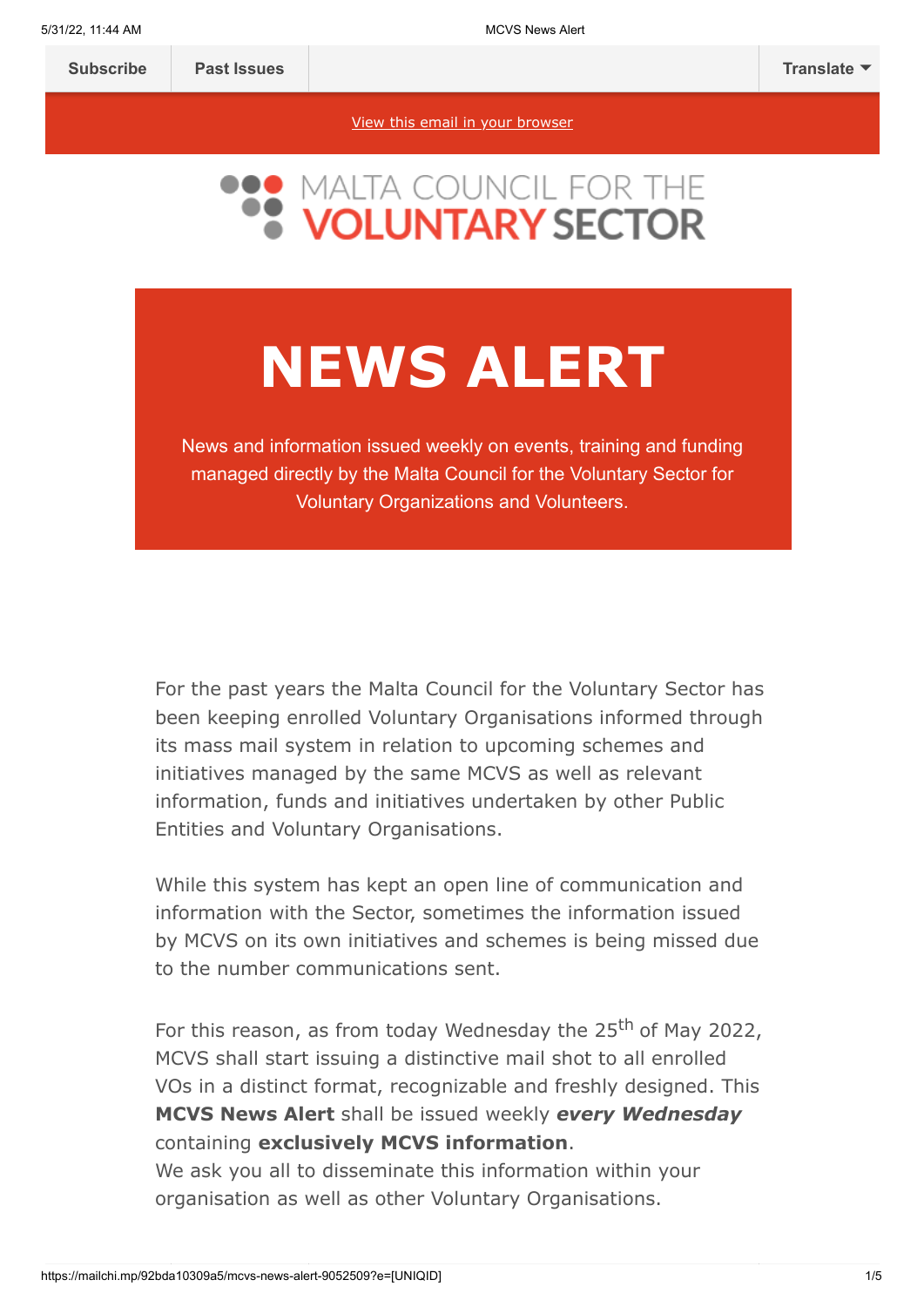

## **Youth Volunteer Engage Scheme**

The Malta Council for the Voluntary Sector(MCVS) has today signed a Memorandum of Understanding with Foundation for Social Welfare Services(FSWS) to collaborate in a new initiative under the Youth Voluntary Scheme – Youth Engage.

This initiative is intended to support young people with difficult backgrounds in engaging with voluntary organisations, helping them to integrate better and offer them both a therapeutic experience as well as the opportunity to learn new skills making them more employable.

The launch event was addressed by the Hon. Julia Farrugia Portelli, Minister for Inclusion, Voluntary Organisations and Consumer Affairs (MIVC), the Hon. Michael Falzon, Minister for Social Policy and Children's Rights(MSPC, and Dr Noel Camilleri, Chairperson MCVS. The MoU was signed by Mr Mauro Pace Parascandalo, CEO MCVS and Mr Alfred Grixti, CEO FSWS, who also addressed the launch event. Present for the launch were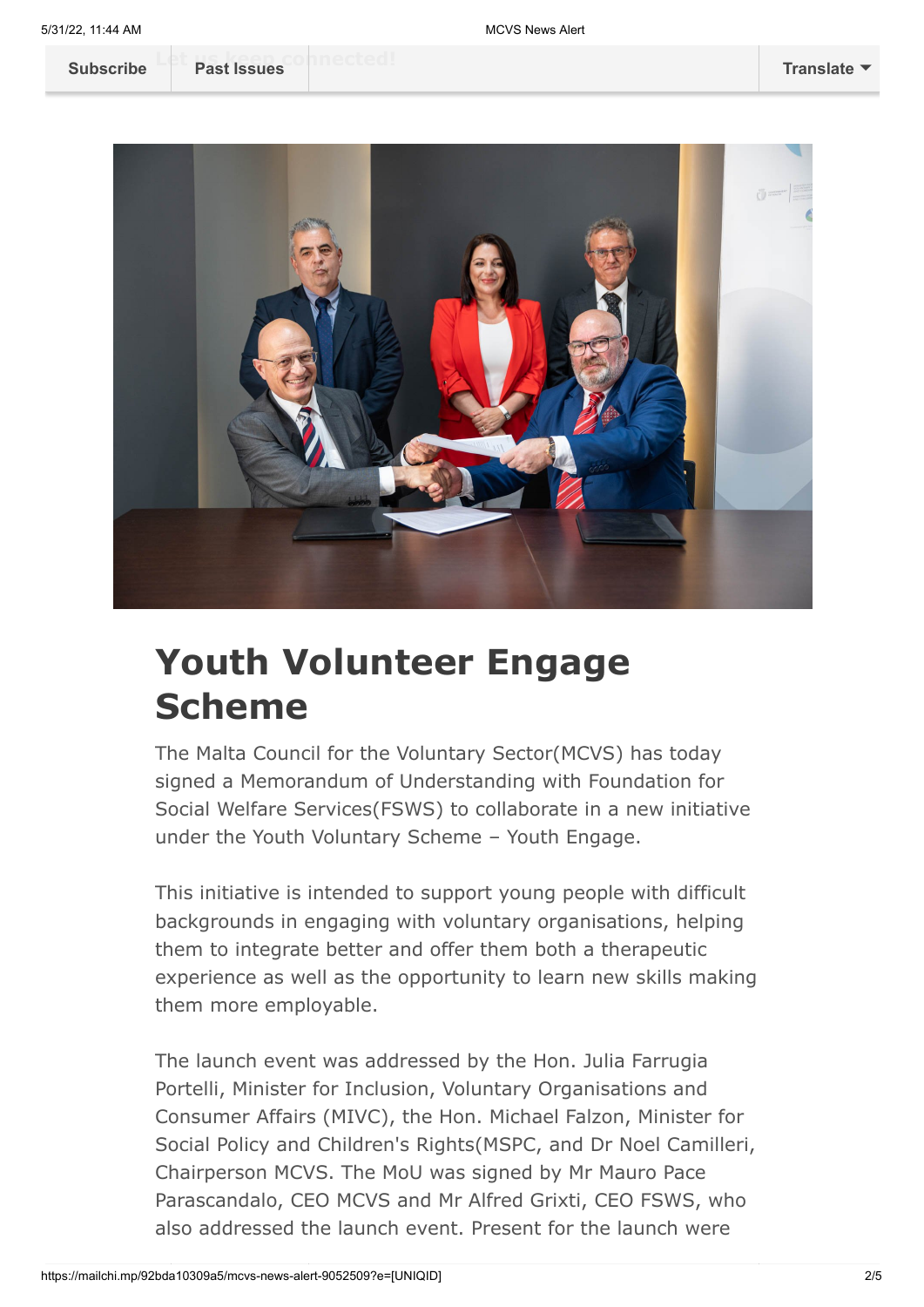al[so Ms Nancy Ca](https://us14.campaign-archive.com/home/?u=683cbfbd88de4de43adbf2d29&id=2f83d2c47d)ruana, Permanent Secretary MIVC, Mr Mark **[Subscribe](http://eepurl.com/h2Pv5b) Past Issues [Translate](javascript:;)**

> Musu, Permanent Secretary MSPC and Mr Jesmond Saliba, Commissioner for VOs, and officials from the two entities.



# **Small Initiatives Support Scheme(SIS)**

The Small Initiatives Support Scheme, 'SIS', is an initiative managed by the Malta Council for the Voluntary Sector (MCVS). The call for project proposals for 2023 is being issued by the

### **MCVS on the 27th of May 2022 and shall close on the 8th of July 2022**.

The SIS Scheme is designed to assist applicants looking for funding on small projects that can make a real difference to their local communities.

The SIS priorities for 2022 are the following:

1. Volunteering

This priority is intended to encourage projects aimed at raising awareness of the value and importance of volunteering as a form of active engagement and as a tool to develop or improve competences for personal, social and professional development.

2. Poverty and Social Inclusion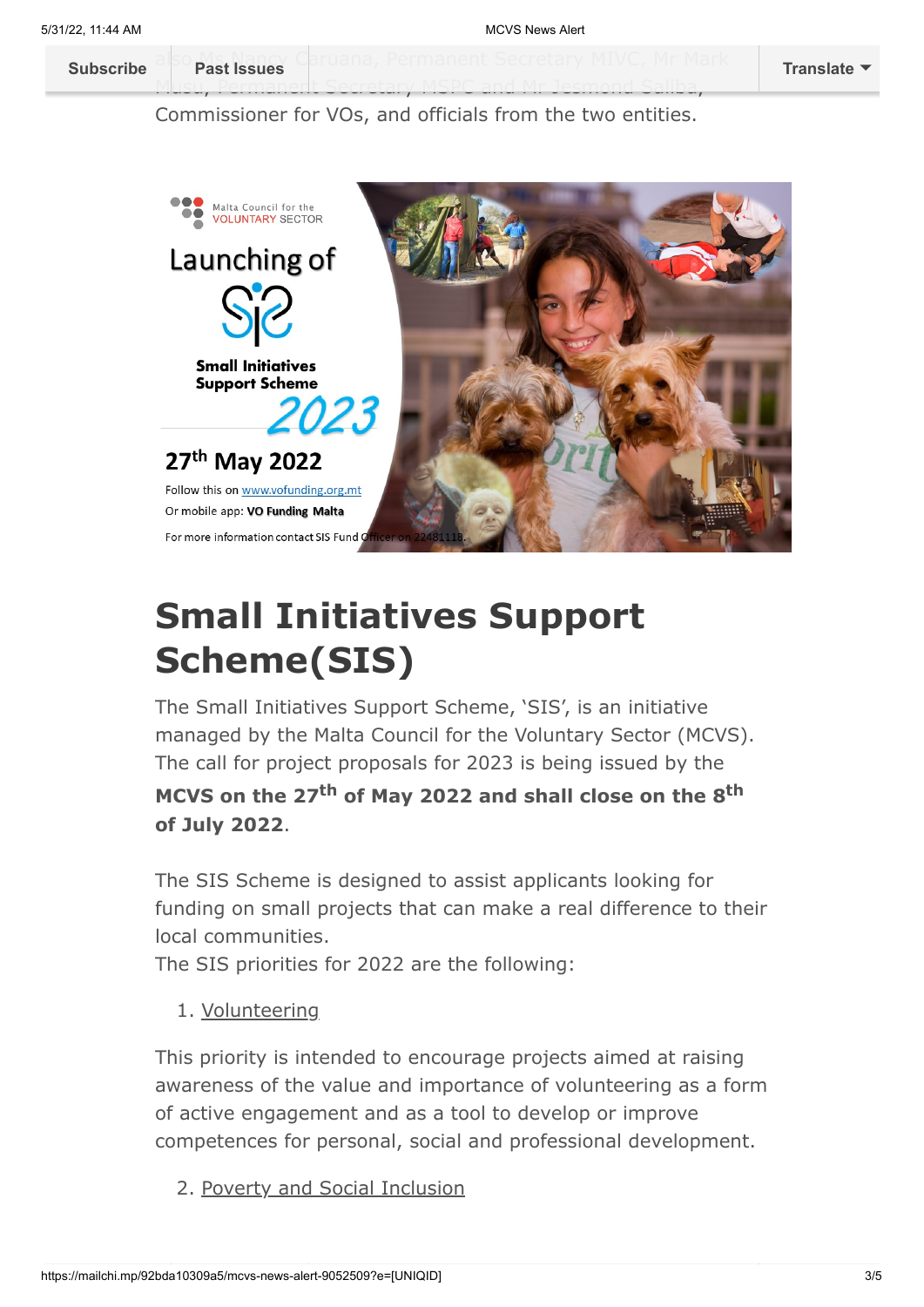This printings intended to encourage projects addressing the **[Subscribe](http://eepurl.com/h2Pv5b) Past Issues [Translate](javascript:;)**

issues of poverty and marginalisation and hate speech by

focusing on actions such as enhancing awareness and commitment amongst the Maltese society to make it more inclusive. In this context, special emphasis shall be placed on the inclusion of migrants, disabled young people, and other marginalised minorities in fulfilling their potential.

3. Education

This priority is intended to encourage projects addressing the issues related to education with special focus on the support of marginalised and more challenged groups in the Maltese society.

### 4. Arts, Culture and Sports

This priority is intended to encourage projects to address enhancements of awareness in artistic and cultural heritage amongst the Maltese society. The projects should encourage also local initiatives aimed in raising people's awareness of the sport sector, highlighting its contribution to healthy lifestyle and social development through an inclusive approach to fulfil the potential of the Maltese citizens.

#### 5. Research

This priority is intended to encourage projects addressing research to compliment other priorities addressed in this call. Research can be carried out regarding all aspects of the organisation such as capacity building, services, training, and volunteering. The sector is constantly seeking to identify innovative approaches through an evidence-based approach which will induce the organisations to become more effective and relevant towards societal needs.

The fund for 2023 will be of €120,000. The period of implementation should commence on the 1st February 2023 and terminate on the 31<sup>st</sup> January 2024 and the projects should be implemented over a maximum period of 12 consecutive months.

For further clarifications, you may contact Ms Martina Livori on **2248 1118** or on [martina.livori@gov.mt](mailto:martina.livori@gov.mt).